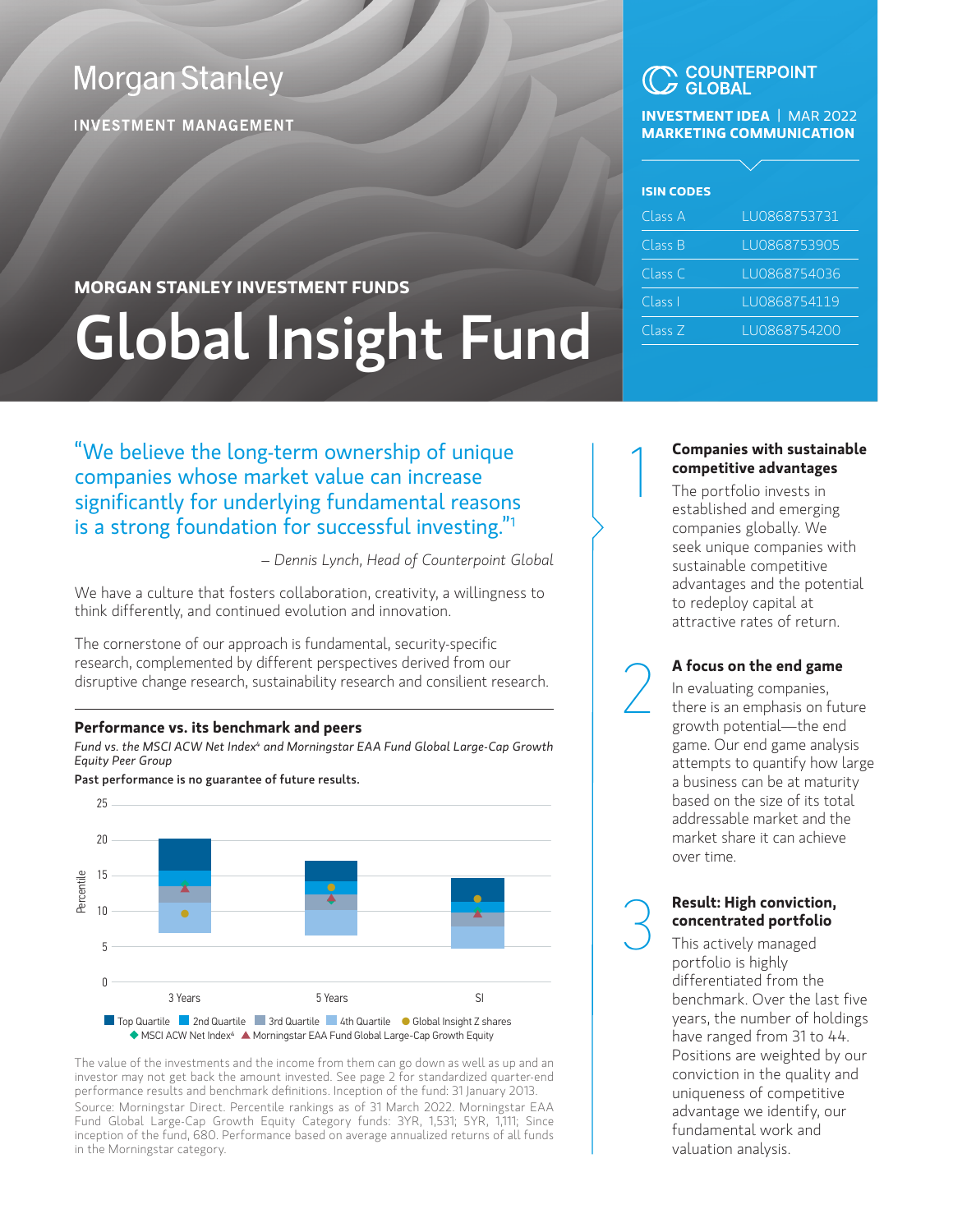|                     | <b>COMPETITIVE ADVANTAGE</b> | <b>FUND</b> |
|---------------------|------------------------------|-------------|
| Mercadolibre        | Network Effect               | 7.10%       |
| Cloudflare          | Intellectual Property        | 6.21%       |
| Royalty Pharma      | Intellectual Property        | 5.96%       |
| Adyen               | Efficient Scale              | 5.75%       |
| Snowflake           | Switching Cost               | 5.32%       |
| Shopify             | <b>Efficient Scale</b>       | 5.23%       |
| <b>ASML Holding</b> | Intellectual Property        | 5.23%       |
| Coupang             | <b>Efficient Scale</b>       | 4.75%       |
| Sea                 | Brand                        | 4.74%       |
| Bill.com Holdings   | Network Effect               | 3.78%       |
| Total               |                              | 54.07%      |

#### **Top 10 Holdings (As of 31 March 2022)2 Performance – Class Z (%, in USD)** (As of 31 March 2022)

Past performance is no guarantee of future results.

| <b>MORNINGSTAR RANKINGS<sup>5</sup></b> |                                  |                                         | <b>ANNUALIZED RETURN (%)</b> |               |                                |  |  |
|-----------------------------------------|----------------------------------|-----------------------------------------|------------------------------|---------------|--------------------------------|--|--|
|                                         | <b>PERCENTILE</b><br><b>RANK</b> | <b>RANK/TOTAL</b><br><b>IN CATEGORY</b> | <b>FUND</b>                  | <b>INDEX4</b> | <b>EXCESS</b><br><b>RETURN</b> |  |  |
| 1 Year                                  | 100                              | 2,148/2,153                             | $-34.85$                     | 7.28          | $-42.13$                       |  |  |
| 3 Year                                  | 85                               | 1,329/1,531                             | 9.57                         | 13.75         | $-4.18$                        |  |  |
| 5 Year                                  | 37                               | 483/1,111                               | 13.28                        | 11.64         | 1.64                           |  |  |
| SI                                      | 20                               | 183/680                                 | 11.61                        | 997           | 1.64                           |  |  |

#### **Key Characteristics3**

| Number of holdings              | 39             |
|---------------------------------|----------------|
| Volatility (Standard deviation) | 30.28%         |
| Active share                    | 98.77%         |
| Upside/Downside capture         | 98.12%/116.53% |
|                                 |                |

#### **Calendar Year Returns – Class Z (%, in USD)**

|  | 2021 2020 2019 2018 2017 2016 2015 2014 2013 2012                      |  |  |  |  |
|--|------------------------------------------------------------------------|--|--|--|--|
|  | <b>Fund</b> -12.53 93.90 30.86 -6.89 40.65 0.52 4.44 1.68              |  |  |  |  |
|  | <b>Index<sup>4</sup></b> 18.54 16.25 26.60 -9.41 23.97 7.86 -2.36 4.16 |  |  |  |  |

Since Inception = 31/01/2013. Morningstar rankings are based on total returns. Past performance is not a reliable indicator of future results. Returns may increase or decrease as a result of currency fluctuations. All performance data is calculated NAV to NAV, net of fees, and does not take account of commissions and costs incurred on the issue and redemption of units. The sources for all performance and Index data is Morgan Stanley Investment Management.

This is a marketing communication. Applications for shares in the Fund should not be made without first consulting the current Prospectus and the Key Investor Information Document ("KIID"), which are available in English and in the official language of your local jurisdiction at morganstanleyinvestmentfunds.com or free of charge from the Registered Office of Morgan Stanley Investment Funds, European Bank and Business Centre, 6B route de Trèves, L-2633 Senningerberg, R.C.S. Luxemburg B 29 192. A summary of investor rights is available in English at the same website.

If the management company of the relevant Fund decides to terminate its arrangement for marketing that Fund in any EEA country where it is registered for sale, it will do so in accordance with the relevant UCITS rules.

**1** The view and opinions are those of the portfolio manager as of 31 March 2022 and are subject to change at any time due to market or economic conditions and may not necessarily come to pass.

**<sup>2</sup>**Subject to change daily. Information on securities is provided for reference only and should not be deemed as a recommendation to buy or sell securities referenced.

<sup>3</sup> Active Share is the fraction of the portfolio or fund that is invested differently than its benchmark as of the last day of the reporting period. A portfolio with a high degree of Active Share does not assure a fund's relative outperformance. Active Share calculation may consolidate holdings with the same economic exposure. Number of holdings provided are a typical range, not a maximum number. The portfolio may exceed this from time to time due to market conditions and outstanding trades. Standard deviation measures how widely individual performance returns, within a performance series, are dispersed from the average or mean value. Upside/downside market capture measures annualized performance in up/down markets relative to the market benchmark.

Returns are net of fees and assume the reinvestment of all dividends and income. They are compared to an unmanaged market index. Returns for less than one year are cumulative (not annualized). Performance for one year or more is based on average annual total returns. The returns are reported for Class Z shares. Performance for other share classes will vary.

**4** The MSCI All Country World Net Index (ACWI) is a free float-adjusted market capitalization weighted index designed to measure the equity market performance of developed and emerging markets. The term "free float" represents the portion of shares outstanding that are deemed to be available for purchase in the public equity markets by investors. The performance of the Index is listed in U.S. dollars and assumes reinvestment of net dividends. The index is unmanaged and does not include any expenses, fees or sales charges. It is not possible to invest directly in an index.

**<sup>5</sup>** Morningstar: Rankings as of 31 March 2022. Rankings: The percentile rankings are based on the average annual total returns for the periods stated and do not include any sales charges, but do include reinvestment of dividends and capital gains and Rule 12b-1 fees. The highest (or most favorable) percentile rank is 1 and the lowest (or least favorable) percentile rank is 100. The top-performing fund in a category will always receive a rank of 1.

The Europe/Asia and South Africa category (EAA) includes funds domiciled in European markets, major cross-border Asian markets where material numbers of European UCITS funds are available (principally Hong Kong, Singapore and Taiwan), South Africa, and selected other Asian and African markets where Morningstar believes it is of benefit to investors for the funds to be included in the EAA classification system.

© 2022 Morningstar. All Rights Reserved. The information contained herein: (1) is proprietary to Morningstar and/or its content providers; (2) may not be copied or distributed; and (3) is not warranted to be accurate, complete or timely. Neither Morningstar nor its content providers are responsible for any damages or losses arising from any use of this information. Past performance is no guarantee of future results. Morningstar information is based on quarter-end data. Please visit morganstanley.com/im for the latest month-end Morningstar information.

#### **RISK CONSIDERATIONS**

- The fund relies on other parties to fulfill certain services, investments or transactions. If these parties become insolvent, it may expose the fund to financial loss.
- Sustainability factors can pose risks to investments, for example: impact asset values, increased operational costs
- There may be an insufficient number of buyers or sellers which may affect the funds ability to buy or sell securities.
- Investment in China A-Shares via Shanghai-Hong Kong and Shenzhen-Hong Kong Stock Connect programs may also entail additional risks, such as risks linked to the ownership of shares.
- There are increased risks of investing in emerging markets as political, legal and operational systems may be less developed than in developed markets.
- Past performance is not a reliable indicator of future results. Returns may increase or decrease as a result of currency fluctuations. The value of investments and the income from them can go down as well as up and investors may lose all or a substantial portion of his or her investment.
- The value of the investments and the income from them will vary and there can be no assurance that the Fund will achieve its investment objectives.
- Investments may be in a variety of currencies and therefore changes in rates of exchange between currencies may cause the value of investments to decrease or increase. Furthermore, the value of investments may be adversely affected by fluctuations in exchange rates between the investor's reference currency and the base currency of the investments.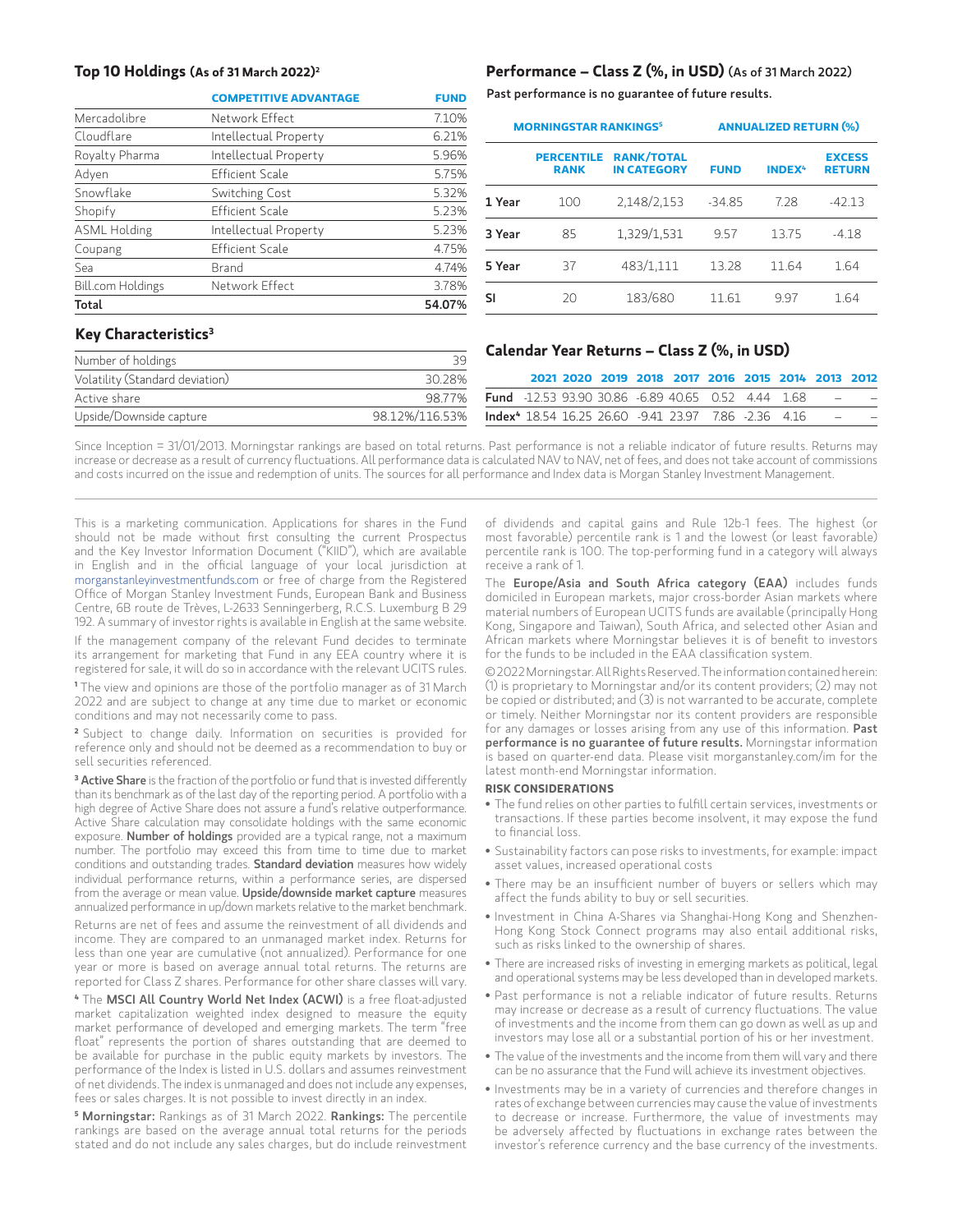This material is a general communication, which is not impartial and all information provided has been prepared solely for informational and educational purposes and does not constitute an offer or a recommendation to buy or sell any particular security or to adopt any specific investment strategy. The information herein has not been based on a consideration of any individual investor circumstances and is not investment advice, nor should it be construed in any way as tax, accounting, legal or regulatory advice. To that end, investors should seek independent legal and financial advice, including advice as to tax consequences, before making any investment decision.

#### **DISTRIBUTION**

This communication is only intended for and will only be distributed to persons resident in jurisdictions where such distribution or availability would not be contrary to local laws or regulations. In particular, the Shares are not for distribution to US persons.

Ireland: MSIM Fund Management (Ireland) Limited. Registered Office: The Observatory, 7-11 Sir John Rogerson's Quay, Dublin 2, D02 VC42, Ireland. Registered in Ireland as a private company limited by shares under company number 616661. MSIM Fund Management (Ireland) Limited is regulated by the Central Bank of Ireland. United Kingdom: Morgan Stanley Investment Management Limited is authorised and regulated by the Financial Conduct Authority. Registered in England. Registered No. 1981121. Registered Office: 25 Cabot Square, Canary Wharf, London E14 4QA, authorised and regulated by the Financial Conduct Authority. Dubai: Morgan Stanley Investment Management Limited (Representative Office, Unit Precinct 3-7th Floor-Unit 701 and 702, Level 7, Gate Precinct Building 3, Dubai International Financial Centre, Dubai, 506501, United Arab Emirates. Telephone: +97 (0)14 709 7158). Germany: MSIM Fund Management (Ireland) Limited Niederlassung Deutschland, Grosse Gallusstrasse 18, 60312 Frankfurt am Main, Germany (Gattung: Zweigniederlassung (FDI) gem. § 53b KWG). Italy: MSIM Fund Management (Ireland) Limited, Milan Branch (Sede Secondaria di Milano) is a branch of MSIM Fund Management (Ireland) Limited, a company registered in Ireland, regulated by the Central Bank of Ireland and whose registered office is at The Observatory, 7-11 Sir John Rogerson's Quay, Dublin 2, D02 VC42, Ireland. MSIM Fund Management (Ireland) Limited Milan Branch (Sede Secondaria di Milano) with seat in Palazzo Serbelloni Corso Venezia, 16 20121 Milano, Italy, is registered in Italy with company number and VAT number 11488280964. The Netherlands: MSIM Fund Management (Ireland) Limited, Rembrandt Tower, 11th Floor Amstelplein 1 1096HA, Netherlands. Telephone: 31 2-0462-1300. Morgan Stanley Investment Management is a branch office of MSIM Fund Management (Ireland) Limited. MSIM Fund Management (Ireland) Limited is regulated by the Central Bank of Ireland. France: MSIM Fund Management (Ireland) Limited, Paris Branch is a branch of MSIM Fund Management (Ireland) Limited, a company registered in Ireland, regulated by the Central Bank of Ireland and whose registered office is at The Observatory, 7-11 Sir John Rogerson's Quay, Dublin 2, D02 VC42, Ireland. MSIM Fund Management (Ireland) Limited Paris Branch with seat at 61 rue de Monceau 75008 Paris, France, is registered in France with company number 890 071 863 RCS. Spain: MSIM Fund Management (Ireland) Limited, Sucursal en España is a branch of MSIM Fund Management (Ireland) Limited, a company registered in Ireland, regulated by the Central Bank of Ireland and whose registered office is at The Observatory, 7-11 Sir John Rogerson's Quay, Dublin 2, D02 VC42, Ireland. MSIM Fund Management (Ireland) Limited, Sucursal en España with seat in Calle Serrano 55, 28006, Madrid, Spain, is registered in Spain with tax identification number W0058820B. Switzerland: Morgan Stanley & Co. International plc, London, Zurich Branch Authorised and regulated by the Eidgenössische Finanzmarktaufsicht ("FINMA"). Registered with the Register of Commerce Zurich CHE-115.415.770. Registered Office: Beethovenstrasse 33, 8002 Zurich, Switzerland, Telephone +41 (0) 44 588 1000. Facsimile Fax: +41(0) 44 588 1074.

Australia: This publication is disseminated in Australia by Morgan Stanley Investment Management (Australia) Pty Limited ACN: 122040037, AFSL No. 314182, which accept responsibility for its contents. This publication, and any access to it, is intended only for "wholesale clients" within the meaning of the Australian Corporations Act. Hong Kong: This document has been issued by Morgan Stanley Asia Limited for use in Hong Kong and shall only be made available to "professional investors" as defined under the Securities and Futures Ordinance of Hong Kong (Cap 571). The contents of this document have not been reviewed nor approved by any regulatory authority including the Securities and Futures Commission in Hong Kong. Accordingly, save where an exemption is available under the relevant law, this document shall not be issued, circulated, distributed, directed at, or made available to, the public in Hong Kong. Singapore: This publication should not be considered to be the subject of an invitation for subscription or purchase, whether directly or indirectly, to the public or any member of the public in Singapore other than (i) to an institutional investor under section 304 of the Securities and Futures Act, Chapter 289 of Singapore ("SFA"), (ii) to a "relevant person" (which includes an accredited investor) pursuant to section 305 of the SFA, and such distribution is in accordance with the conditions specified in section 305 of the SFA; or (iii) otherwise pursuant to, and in accordance with the conditions of, any other applicable provision of the SFA. In particular, for investment funds that are not authorized or recognized by the MAS, units in such funds are not allowed to be offered to the retail public; any written material issued to persons as aforementioned in connection with an offer is not a prospectus as defined in the SFA and, accordingly, statutory liability under the SFA in relation to the content of prospectuses does not apply, and investors should consider carefully whether the investment is suitable for them. This publication has not been reviewed by the Monetary Authority of Singapore.

**Brazil:** This document does not constitute a public offering of securities for the purposes of the applicable Brazilian regulations and has therefore not been and will not be registered with the Brazilian Securities Commission (Comissão de Valores Mobiliários) or any other government authority in Brazil. All information contained herein is confidential and is for the exclusive use and review of the intended addressee of this document, and may not be passed on to any third party.

Chile: Neither the Fund nor the interests in the Fund are registered in the Registry of Offshore Securities (el Registro de Valores Extranjeros) or subject to the supervision of the Commission for the Financial Market (la Comisión para el Mercado Financiero). This document and other offering materials relating to the offer of the interests in the Fund do not constitute a public offer of, or an invitation to subscribe for or purchase, the Fund interests in the Republic of Chile, other than to individually identified purchasers pursuant to a private offering within the meaning of Article 4 of the Chilean Securities Act (la Ley del Mercado de Valores) (an offer that is not "addressed to the public at large or to a certain sector or specific group of the public").

Colombia: This document does not constitute an invitation to invest or a public offer in the Republic of Colombia and is not governed by Colombian law. The interests in the Fund have not been and will not be registered with the National Register of Securities and Issuers (el Registro Nacional de Valores y Emisores) maintained by the Financial Supervisory Authority of Colombia (la Superintendencia Financiera de Colombia) and will not be listed on the Colombian Stock Exchange (la Bolsa de Valores de Colombia). The interests in the Fund are being offered under circumstances which do not constitute a public offering of securities under applicable Colombian securities laws and regulations. The offer of the interests in the Fund is addressed to fewer than one hundred specifically identified investors. Accordingly, the interests in the Fund may not be marketed, offered, sold or negotiated in Colombia, except under circumstances which do not constitute a public offering of securities under applicable Colombian securities laws and regulations. This document is provided at the request of the addressee for information purposes only and does not constitute a solicitation. The interests in the Fund may not be promoted or marketed in Colombia or to Colombian residents unless such promotion and marketing is carried out in compliance with Decree 2555 of 2010 and other applicable rules and regulations related to the promotion of foreign financial and securities related products or services in Colombia.

Colombian eligible investors acknowledge that the interests in the Fund (i) are not financial products, (ii) are transferable only in accordance with the terms of the Fund's constitutional documents and (iii) do not offer any principal protection.

Colombian eligible investors acknowledge Colombian laws and regulations (in particular, foreign exchange, securities and tax regulations) applicable to any transaction or investment consummated in connection with an investment in the Fund, and represent that they are the sole liable party for full compliance with any such laws and regulations. In addition, Colombian investors acknowledge and agree that the Fund will not have any responsibility, liability or obligation in connection with any consent, approval, filing, proceeding, authorization or permission required by the investor or any actions taken or to be taken by the investor in connection with the offer, sale or delivery of the interests in the Fund under Colombian law.

Mexico: Any prospective purchaser of the interests in the Fund must be either an institutional investor (inversionista institucional) or a qualified investor (inversionista calificado) within the meaning of the Mexican Securities Market Law (Ley del Mercado de Valores) (the "Securities Market Law") and other applicable Mexican laws in effect.

The interests in the Fund have not and will not be registered in the National Registry of Securities (Registro Nacional de Valores) maintained by the Mexican Banking and Securities Commission (Comisión Nacional Bancaria y de Valores). The interests in the Fund may not be offered or